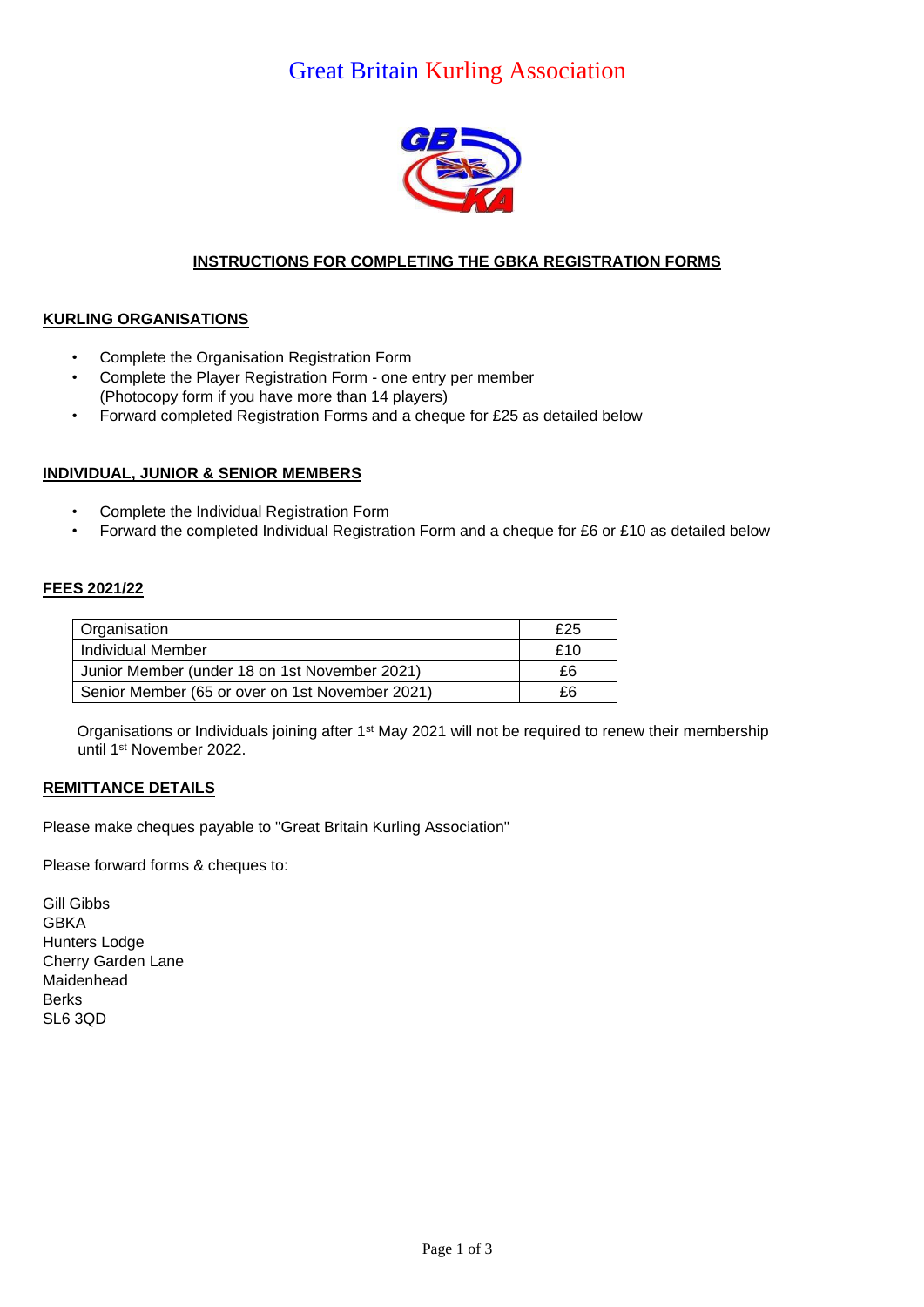# Great Britain Kurling Association



### **ORGANISATION REGISTRATION FORM**

### **(\* denotes mandatory information which must be completed)**

| Club / Organisation Name *     |  |
|--------------------------------|--|
|                                |  |
| <b>Main Point of Contact</b>   |  |
| Title *                        |  |
| Forename*                      |  |
| Surname*                       |  |
| Address *                      |  |
|                                |  |
|                                |  |
|                                |  |
| Post Code*                     |  |
| Telephone No. *                |  |
| Email Address *                |  |
|                                |  |
| Number of active Kurlers *     |  |
|                                |  |
| Name of Safeguarding / Welfare |  |

**Officer \***